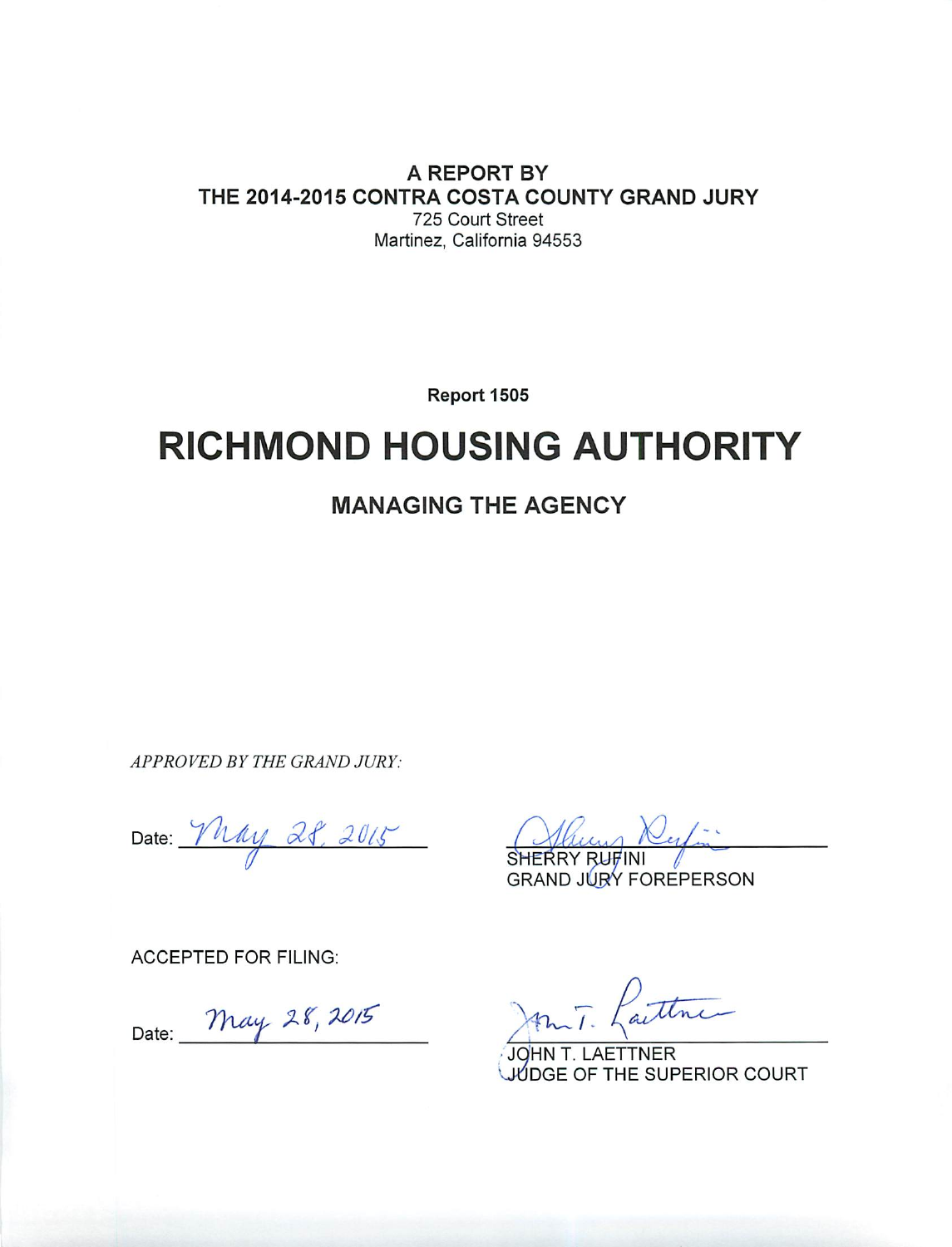Contact: Sherry Rufini Foreperson 925-957-5638

Contra Costa County Grand Jury Report 1505

## **RICHMOND HOUSING AUTHORITY**

### **MANAGING THE AGENCY**

TO: Richmond Housing Authority Board of Commissioners

COPY TO: Richmond City Manager



 *Hacienda Housing Complex The Richmond Standard*

## **SUMMARY**

Richmond Housing Authority (RHA) is authorized to implement regulations of the Department of Housing and Urban Development (HUD). RHA has a troubled history, as set forth in several investigative reports. These reports cite serious managerial problems including lack of internal control, inaccurate record keeping, delayed or ignored maintenance, insufficient safety protections, inadequate staff accountability, and poor customer service relations. The focus of this report is on RHA management, particularly staff training and maintenance work.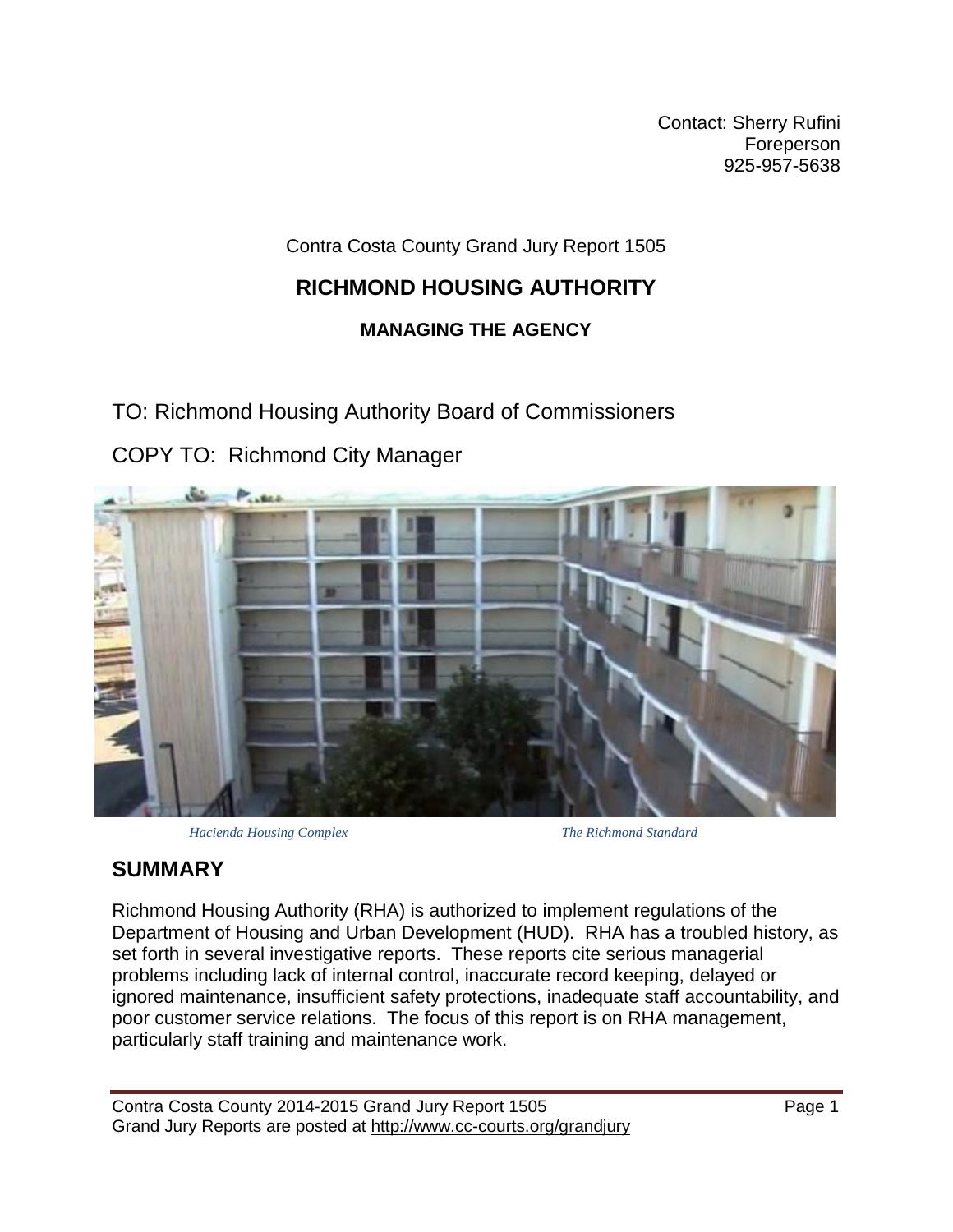To comply with HUD regulations and meet the housing requirements of qualified individuals and families, RHA needs a well-trained, knowledgeable, and responsive management and staff. However, RHA has work to do in this area.

Staff supervision at RHA is inadequate, quality control is lacking, customer service to tenants is unsympathetic, and staff relations are poor. To improve its performance, RHA: should centralize the location of its staff; hire an experienced front-line manager to oversee and supervise the staff; develop a policy and procedure manual for its housing programs and RHA staff; give yearly performance evaluations to all staff; conduct timely communication with staff and tenants; and provide ongoing customer service training to all staff.

## **METHODOLOGY**

The Grand Jury:

- Reviewed:
	- o Audit reports and HUD documents
	- o RHA documents
- Interviewed:
	- o Public officials and RHA staff
	- o A Legal Aid attorney
	- o RHA tenants
- Visited:
	- o Two housing projects
	- o RHA offices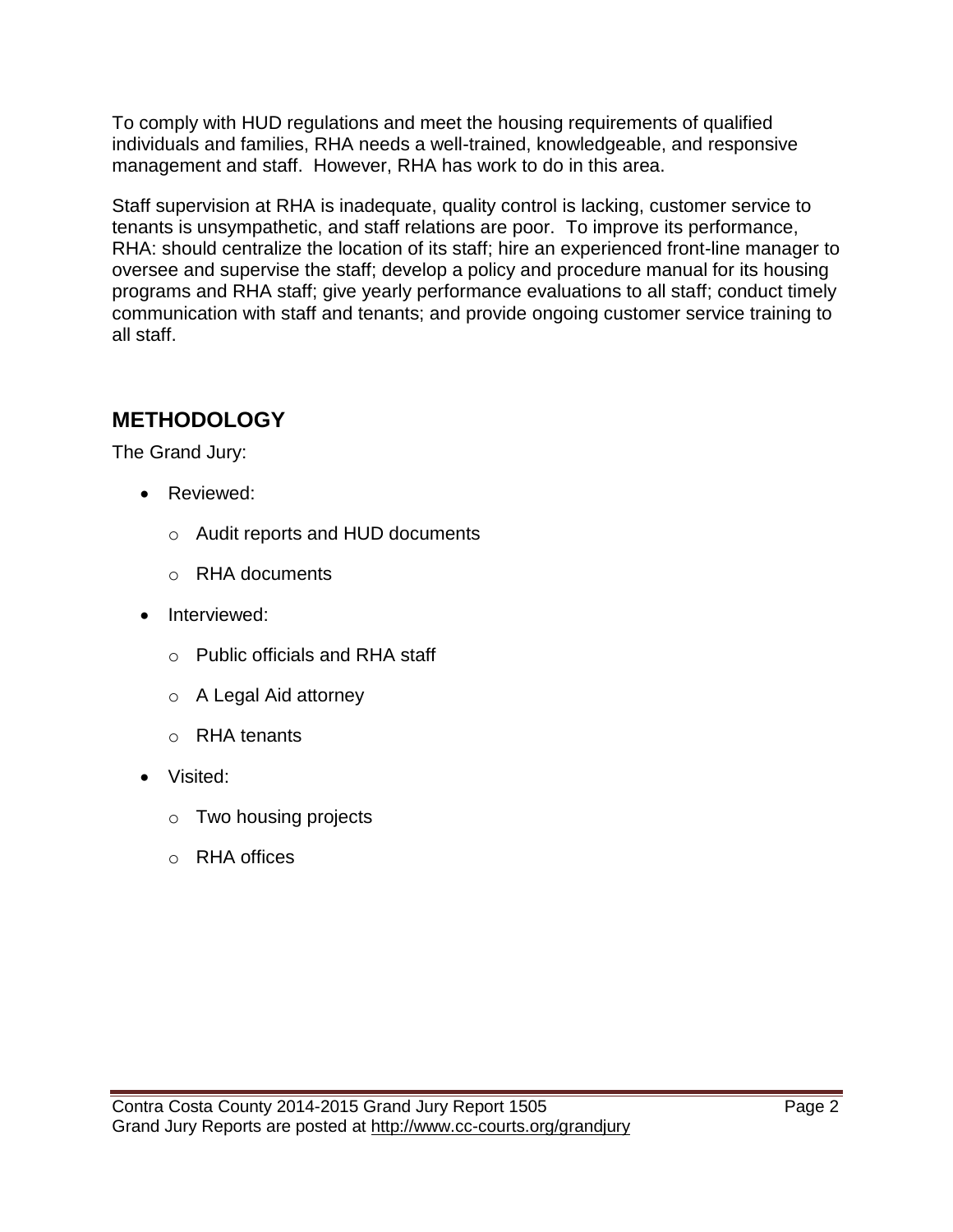

*Hacienda Housing Stairwell Bay Area Newsgroup/Kristopher Skinner*

## **BACKGROUND**

In recognition of the need for government action to remedy unsafe housing conditions and to meet the acute shortage of housing and the need for safe, affordable dwellings, Congress passed the Federal Housing Act of 1937. In 1965, as part of the Great Society Program, the Department of Housing and Urban Development Act created HUD as a cabinet agency to administer Federal Regulations (24.CFR). The Act's purpose is to subsidize housing for low-income families, the elderly, and people with disabilities. In administering housing policy, the Act prescribes qualifications for applicants and local government authorities. For information on HUD regulations, refer to [www.hud.gov.](http://www.hud.gov/)

The City of Richmond established the Richmond Housing Authority (RHA) in 1941 as a separate legal entity. As an integral part of services provided to Richmond residents, RHA's mission is to provide decent affordable housing through two federally-funded programs:

- The Low-Income Public Housing Program (LIPH), which presently rents 715 units to low-income households at five complexes owned by RHA.
- The Housing Choice Voucher (HCV) Program, which subsidizes the rent for 1,750 Richmond families residing in housing privately owned and under contract with RHA. HCV replaces Section 8.

The U.S. Department of Housing and Urban Development supports these programs by giving RHA funds for operating expenses and capital improvements. The City of Richmond's general fund provides no financial support.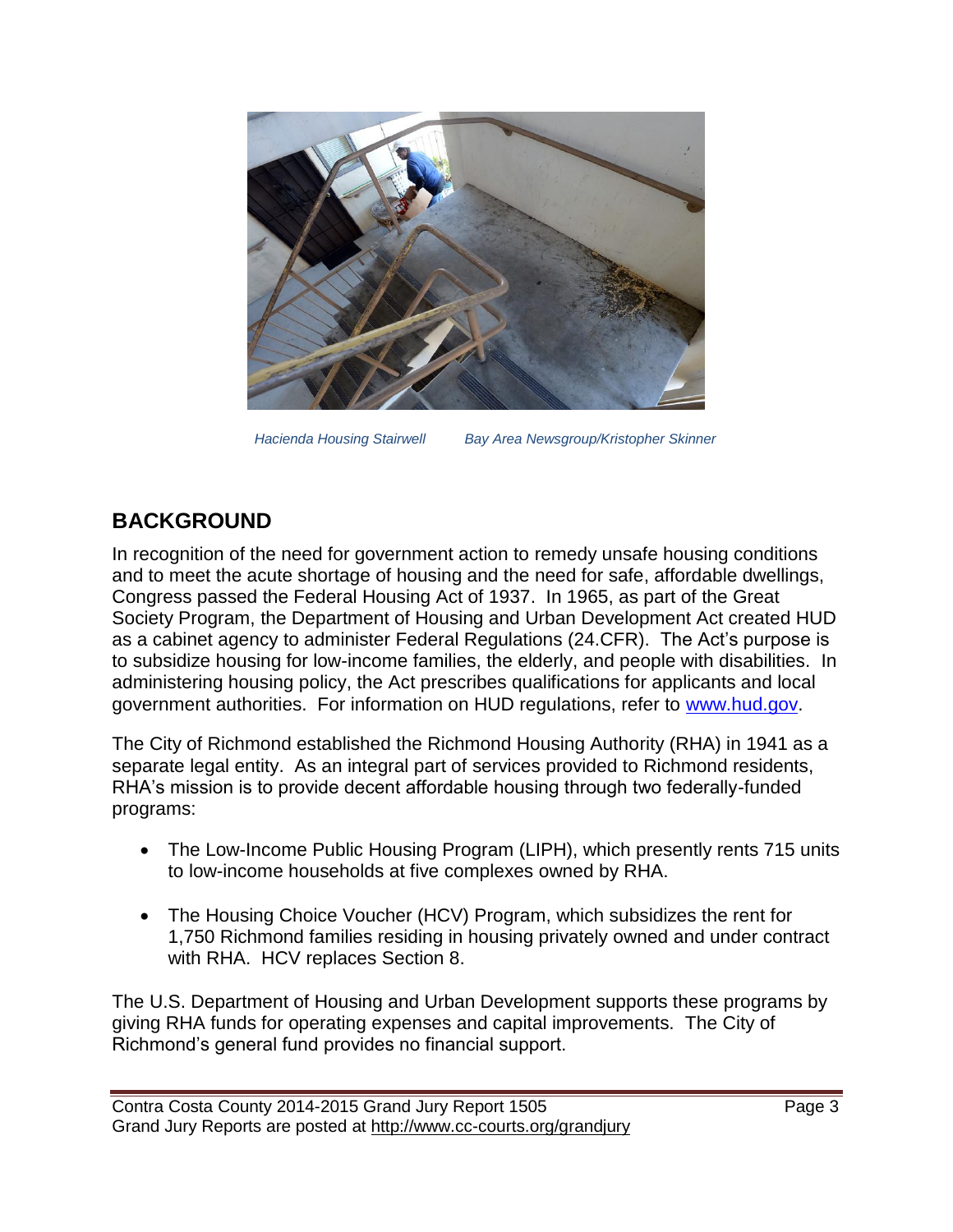RHA reports to HUD, the Housing Authority Board of Commissioners, and the Advisory Commission. The seven members of the Richmond City Council and two tenant residents serve as the governing board of RHA (the Board). The Board approves RHA's budget, debt payments to the City of Richmond, written reports to HUD, and maintenance/service contracts. For example, the Board is currently accepting bids for a new security contractor. The Housing Advisory Commission (HAC) reviews the operations and proposed activities of RHA and submits recommendations to the Board. HAC is comprised of seven members (including two tenants) appointed by the Board. RHA's Executive Director reports to the City Manager regularly and to the Board concerning items on the agenda.

## **DISCUSSION**

RHA has come under criticism for its management of housing policy.

- According to a 2009 HUD audit, RHA had serious financial and management problems and was declared a "troubled agency" a rating that persisted for the next five years.
- In February 2014 the Center for Investigative Reporting declared the Hacienda housing complex "uninhabitable". The report alleges systemic mismanagement and negligence.

Since those reports were published, corrective steps have been taken.

- In 2012, because of improper handling of contracts, all of RHA's procurement operations were transferred to the City of Richmond's Finance Department. However, some operational finances are handled in-house. For example, tenants pay their rent at the RHA Office, but receipts are forwarded to the Finance Department where they are verified and deposited the next day. Because financial management has improved, in 2014 HUD upgraded RHA's performance status from "troubled" to "standard performer".
- Lack of supervision may have led to two mid-level managers being placed on paid administrative leave for inappropriate behavior.

Despite improvements, management problems continue to plague RHA.

#### **Regulatory Compliance**

RHA audits of the last three years have documented quality control issues involving recordkeeping and oversight. Documented deficiencies have occurred when management did not oversee employees who failed to perform their duties accurately,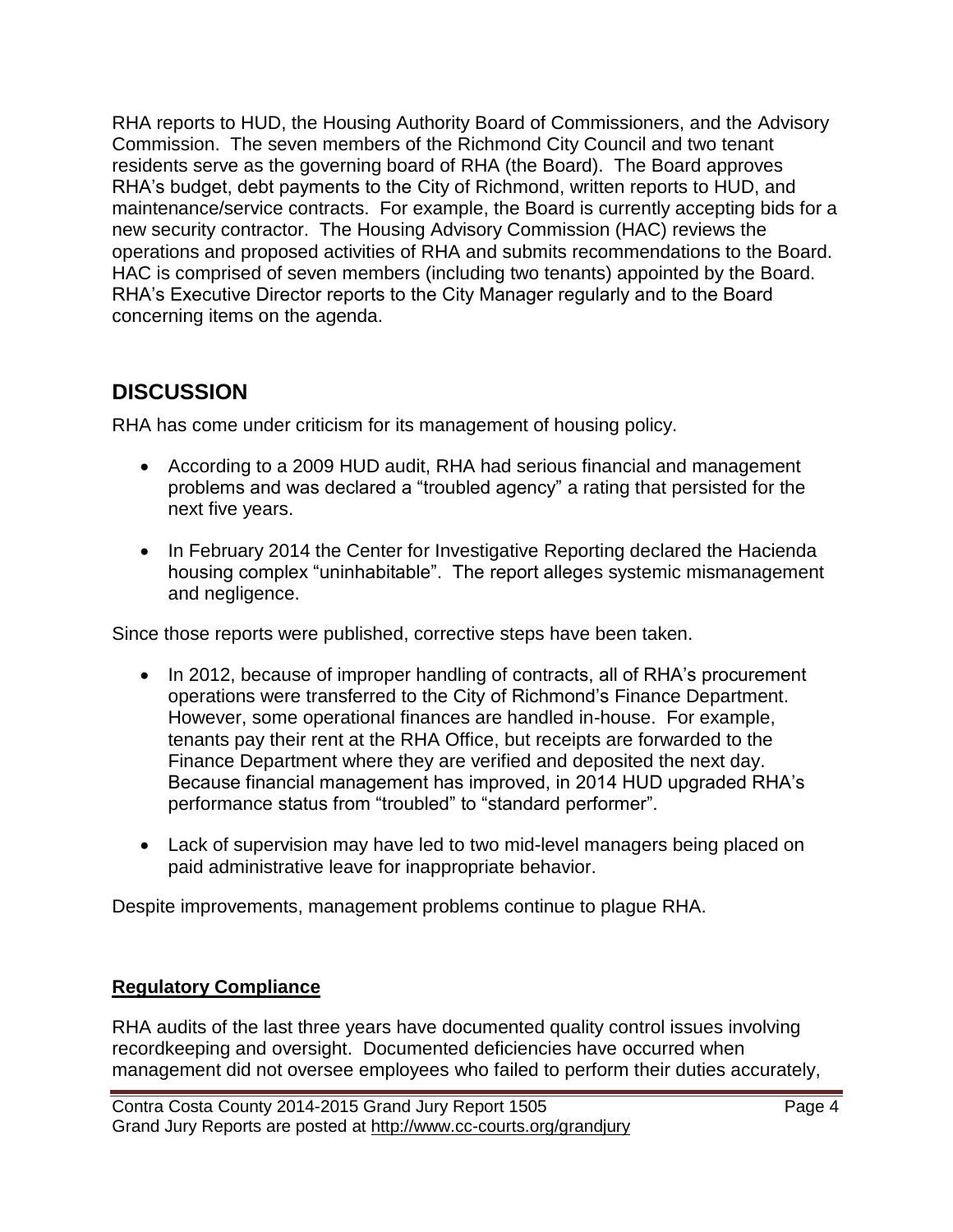completely, or on a timely basis. For example, some housing inspections were not performed in the allotted time requirement. Regulations stipulate that any entity receiving and spending federal funds maintain quality controls to ensure that management of the federal funds comply with the law.

HUD requires an outside auditor to verify the accuracy of RHA's reports. To comply, the Board hired the auditing firm of Patel & Associates to conduct audits for 2012 and 2013. RHA is required to perform a physical inventory and reconciliation of its LIPH program once every two years. Both audits found that no physical inventory of equipment, which includes operating materials and supplies acquired with federal funds, had been completed. Because of the incomplete inventory report, the Board hired HCA Asset Management to conduct a physical asset inventory and verification. The inventory was completed in February 2015 when the reported concluded that existing assets reconciled with RHA records.

When HUD audits RHA reports for the HCV program (formerly known as Section 8), requirements are described as indicators. Several of these indicators are discussed below.

Rent reasonableness is one indicator. HUD requires that RHA perform rent reasonableness comparisons and certification forms with supporting documents for each tenant account. The 2014 Patel & Associates audit identified significant deficiencies in the HCV program. RHA failed to fully implement the rent reasonableness policy and failed to maintain accurate and complete tenant file records. HUD conducted a random sampling of unit files for accuracy and/or completeness. The report found a continuing pattern of failure to show how reasonable rents are determined. The report concluded that RHA did not have a written procedure explaining how to implement this indicator.

Certification forms and other records required to document the basis for the contracted rent were missing. Errors were found in tenant files regarding discrepancies in income and utility allowances. Inaccurate data resulted in incorrect tenant rent calculations and assistance payments. For example, one tenant had been trying to resolve a rent calculation error for over a year. This tenant would have been terminated if a Bay Area Legal Aid attorney had not intervened as an advocate. HUD concluded that HCV staff responsible for determining adjusted income and rent calculations lacked sufficient training and oversight by management.

Additional deficiencies are noted in HUD's Section Eight Management Assessment Program (SEMAP) of 2014. HUD regulations require that each unit under contract be inspected at least annually, on or before the annual reexaminations of the tenants. HUD found that RHA neither kept an inspection plan for all units nor logged actual or failed inspections. The report indicates that the Housing Quality Standards (HQS) inspections (another indicator) were overdue, concluding that the documentation was deficient. Even though HUD requires these inspections, RHA did not comply due to the lack of a written policy. No auditable trail was readily available and it is unclear if RHA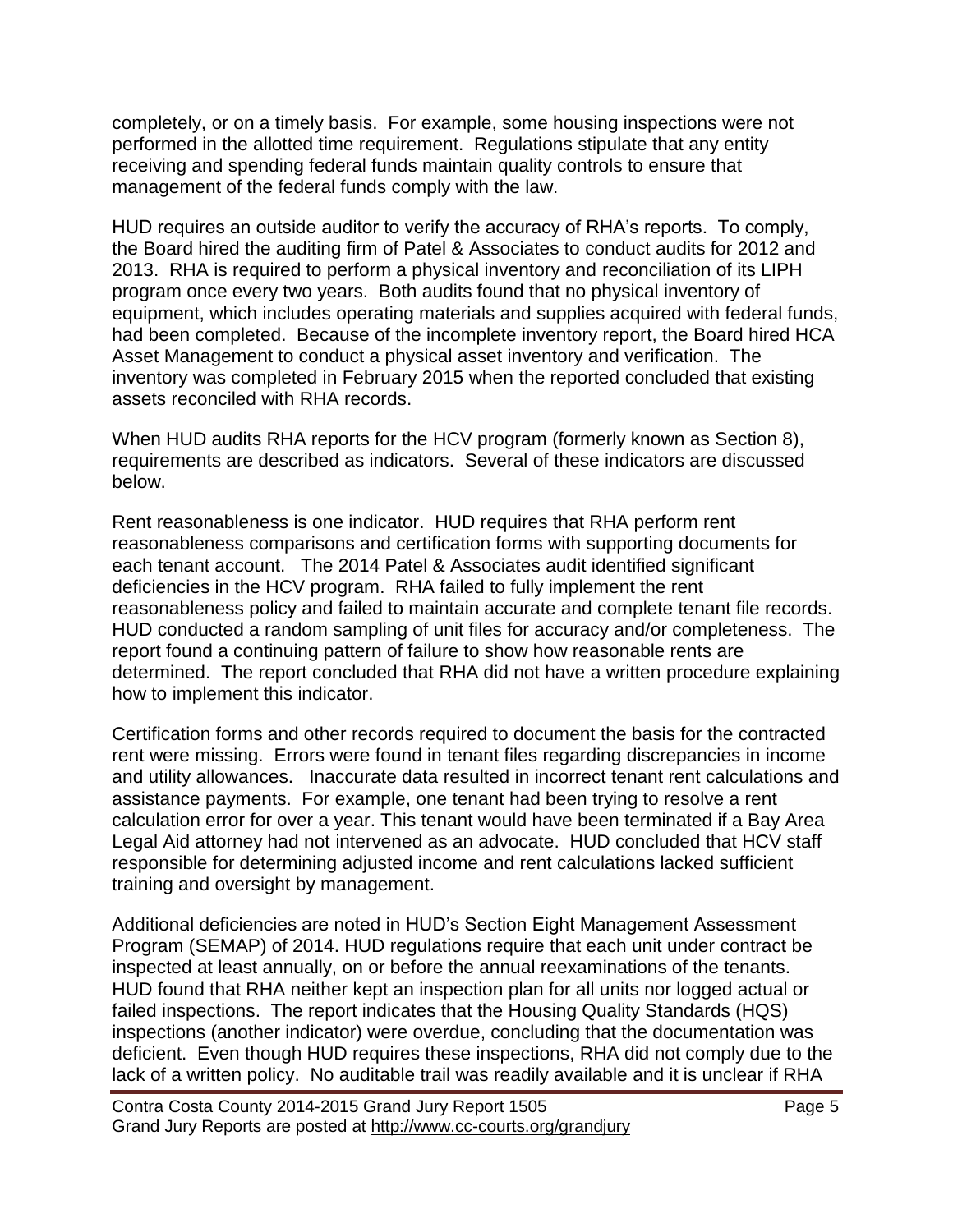had performed the required inspections. The report further notes that staff failed to understand SEMAP regulations and quality control procedures. Staff was not sufficiently trained to comply with these standards.

In addition to keeping records of the housing units themselves, SEMAP requires RHA to maintain accurate and timely records for each tenant account. The report found mistakes in the files which management failed to explain. Errors in recordkeeping affect tenants' eligibility to be accepted for vouchers and recertification. RHA continues to get delinquency reports from HUD because reports have not been submitted on time. The 2014 SEMAP report concludes that discrepancies were allowed to exist due to lack of supervisory quality control methods. There was no oversight of entries posted in the general ledger. Documentation indicating third party verification was not provided.

| 12 2 3                                   |  |
|------------------------------------------|--|
|                                          |  |
|                                          |  |
|                                          |  |
|                                          |  |
| Occupant.                                |  |
|                                          |  |
| Please trigue the                        |  |
|                                          |  |
|                                          |  |
|                                          |  |
|                                          |  |
| have a vacuum cord vou wore not          |  |
|                                          |  |
| low heater is now Working                |  |
|                                          |  |
|                                          |  |
|                                          |  |
| thanks                                   |  |
|                                          |  |
|                                          |  |
| Manitenance                              |  |
|                                          |  |
|                                          |  |
| $\begin{array}{c} \n\hline\n\end{array}$ |  |
|                                          |  |
|                                          |  |
|                                          |  |
|                                          |  |
|                                          |  |
|                                          |  |
|                                          |  |
|                                          |  |
|                                          |  |

*Maintenance Note Center for Investigative Reporting Photo*

#### **Building Maintenance**

RHA's "Maintenance Plan" (July 1, 2013) lists several General Performance Standards.

• Resident work orders: Residents' requests for work orders are to be responded to within five days and an emergency request is to be responded to within 24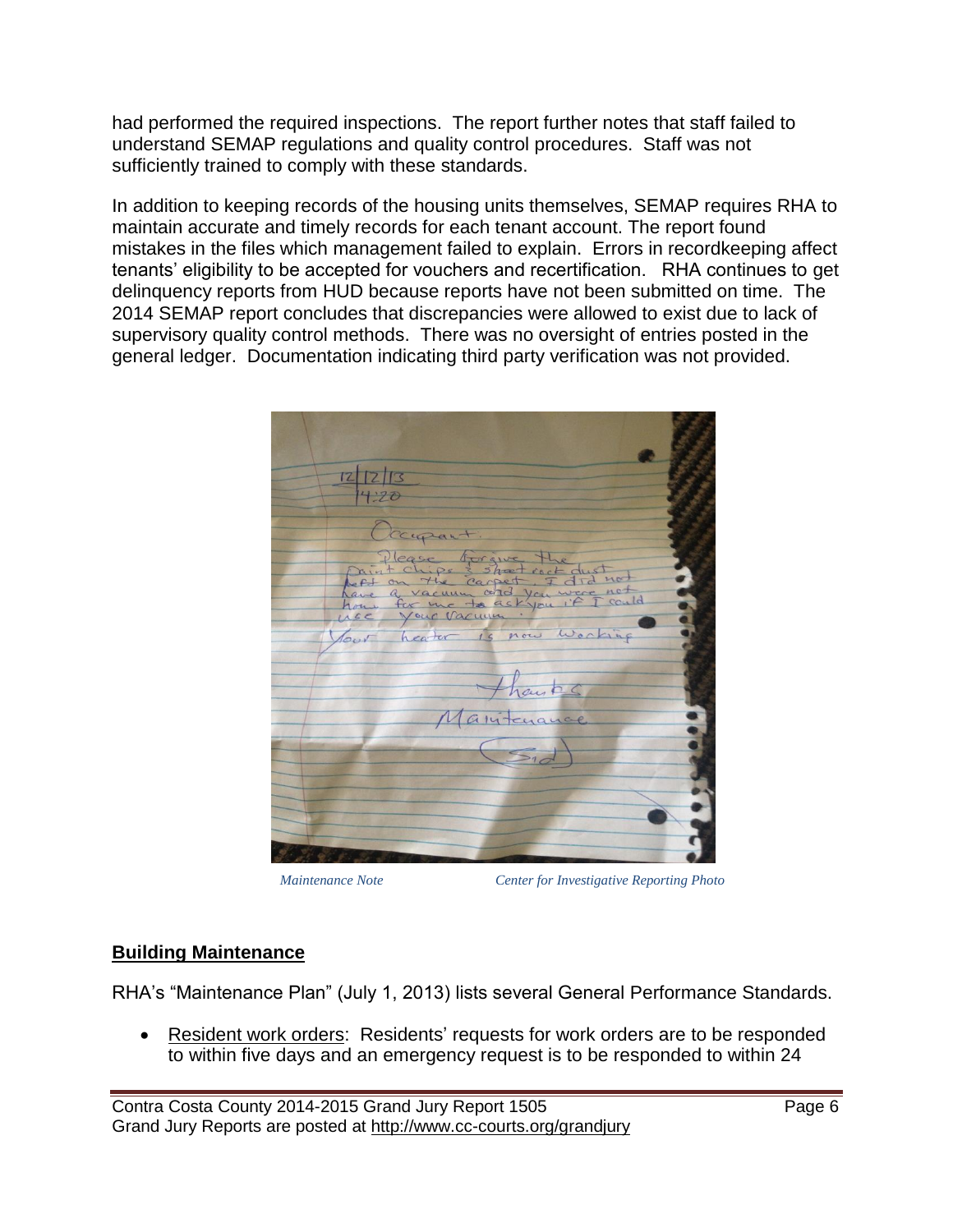- hours. In some instances requests are not resolved or even acknowledged, despite having been submitted according to RHA procedures. In one case, a work order was delayed because it was incorrectly dated.
- Inspections: Resident managers are required to inspect all living units annually for preventive maintenance or when requested for an emergency. Yet, although prompt responses might alleviate the most serious emergencies, such as roach infestations and water leaks, even emergency requests are sometimes delayed. Resident managers also appear to lack supervision.
- Preparation for occupancy: Vacant units are to be prepared for occupancy within 14 working days. A recent report indicates several deficiencies at the Hacienda complex (150 units). For example, 18 units on the first through fifth floors have been vacant/unoccupied for over a year and five units have been declared vacant/uninhabitable. All 29 units on the sixth floor are declared vacant/uninhabitable, and yet a site visit found two units to be occupied; evidencing an accounting error. The vacant units have been unoccupied for up to four years because the complex is scheduled for rehabilitation and RHA does not want to spend further money for occupancy. These vacant units generated no rental income nor were applicants on the waiting list served. Permission to renovate the building was approved on January 16, 2015 by HUD's demolition/disposition program.



## A closer look

No unit had more issues than 218:

- Toilet runs constantly.
- Evidence of roach infestation.
- · Black discoloration around window sills in living room.
- Front, door weather stripping is damaged.
- Mesh on front screen security door damaged.
- · Flush handle on toilet broken.
- Bath tub tiles damaged.
- Light bulb missing in bedroom fixture.
- · Kitchen faucet loose.
- Refrigerator gasket seal deteriorated.
- Black discoloration in shower enclosure.
- Bathroom exhaust fan non-operable.
- · Mold.
- Bathroom walls bulging and paint is peeling.

*Diagram of Unit Problems Courtesy RHA*

Contra Costa County 2014-2015 Grand Jury Report 1505 **Page 7** Page 7 Grand Jury Reports are posted at http://www.cc-courts.org/grandjury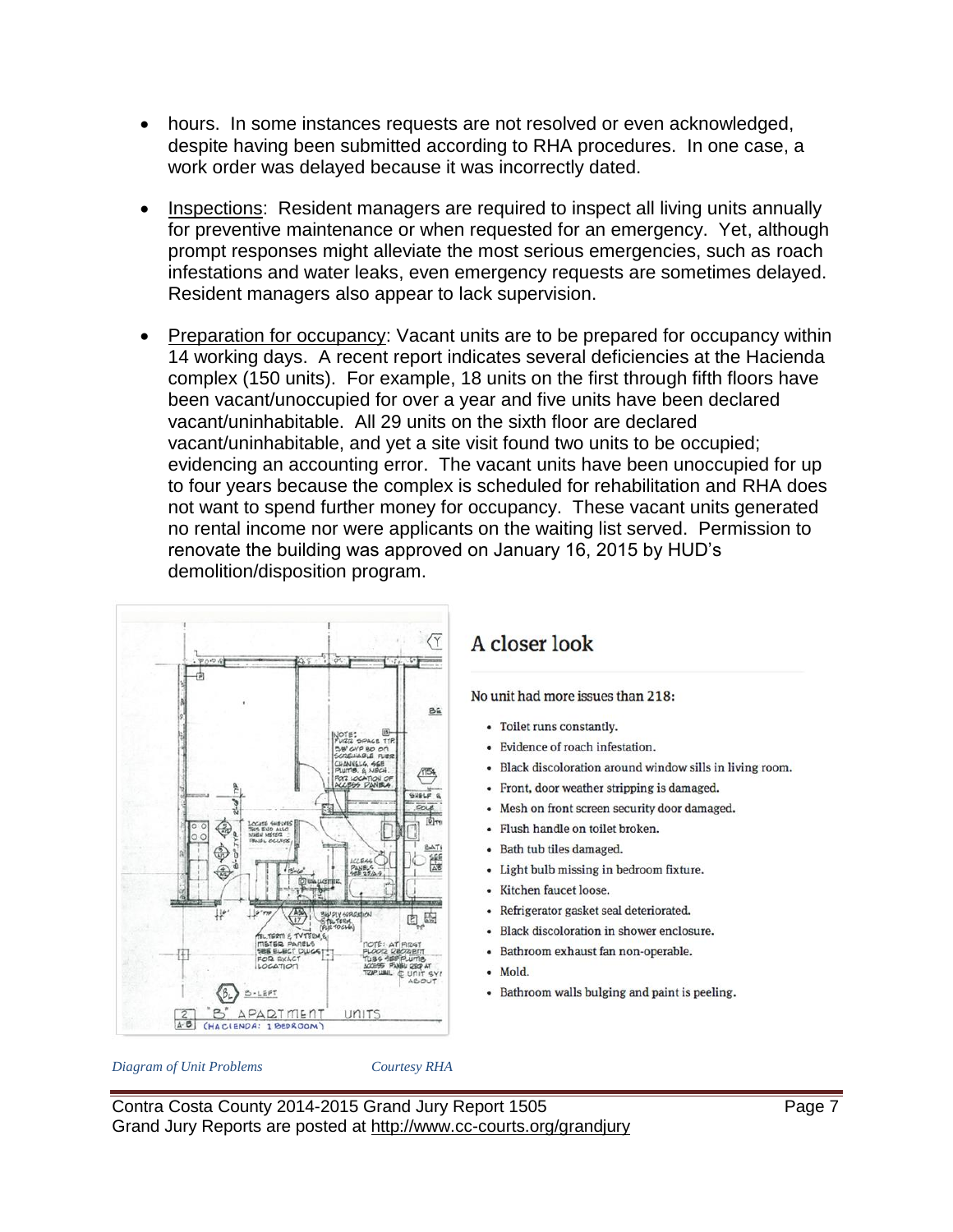Training. The plan requires that maintenance staff (currently resident managers) be thoroughly trained in the required skills and duties. Some of the management staff lack sufficient training and oversight.

Residents complain frequently that basic maintenance needs are ignored or delayed. A site visit to Hacienda revealed several problems. Although this building was designed to house the elderly and disabled, only units on the first floor are built to accommodate persons with disabilities. Yet we observed a disabled person residing on the second floor. Hall flooring was a tripping hazard and a broken gate allowed anyone to walk in off the street. Standing water, mold on walls, and roach infestations presented immediate health hazards. During a site visit to Nystrom Village, the Grand Jury found that two vacant units had not been cleaned. The resident manager could not verify how many units were vacant.

Lack of maintenance also leads to safety concerns. An RHA document entitled "Maintenance Charge List" indicates that tenants themselves cause much of the damages. A staff person told us that "tenants cause a lot of problems" because they "don't care." Nevertheless, maintaining safe and habitable housing conditions is ultimately management's responsibility. Acknowledging that RHA is in need of maintenance services, on October 7, 2014, the Board approved contracts for three maintenance service providers. At one time RHA had its own maintenance staff of 27. With the decline in federal funding, RHA has to pay contractors because the agency cannot afford to keep these workers in-house. The resident managers on staff are expected to perform minor repairs and routine maintenance.



*Seismic expansion joint with leak from roof Courtesy Berkeley Daily Planet* 

Because tenants have first-hand knowledge of living conditions, HUD regulations allow each housing complex to have a Resident Council. Tenants are advised to attend the

Contra Costa County 2014-2015 Grand Jury Report 1505 **Page 8** Grand Jury Reports are posted at http://www.cc-courts.org/grandjury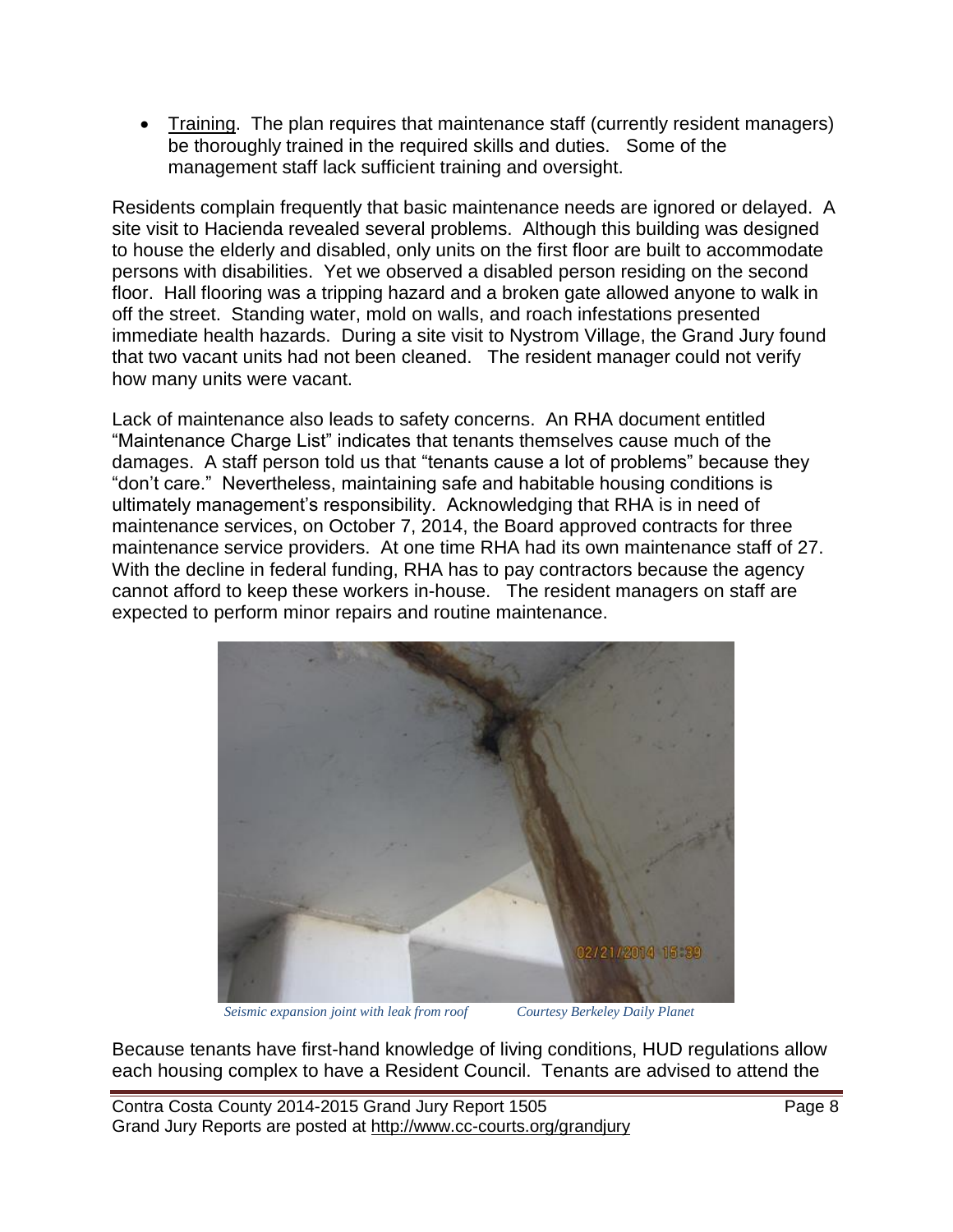monthly meetings. Issues on Resident Council agendas frequently include: deferred maintenance, incompetent staff, undesirable guests, drugs, violence, broken gates, trash around garbage areas, nonworking heaters, broken elevators, and lax security. According to the contract with a security company, service is supposed to be 24/7 for the first week of the month and 6:00 PM to 6:00 AM for the remaining three weeks. The contract also requires security guards to make daily rounds of each building and grounds. However, safety continues to be a concern for residents because the security service is not always present.

#### **Staff Issues**

RHA staff relations between management and employees are described as poor. Evidence suggests that these relationships are due to RHA's lack of an experienced front-line manager on staff to provide adequate employee oversight. (See Appendix A for RHA's organizational chart.)

Most of RHA's staff, except for resident managers, are members of Local 21 (AFL-CIO), Professional and Technical Employees. The contract between RHA and Local 21 states that employees are expected to work from 8:00 A.M. to 4:30 P.M. Monday through Friday. Most RHA employees adhere to these hours, but a few keep irregular hours, coming in late and/or leaving early. Employees do not always tell their supervisor ahead of time when they will be absent. Attendance is mainly recorded by time sheets, which are submitted twice a month to the finance department. Keeping daily attendance records is in accordance with the contract with Local 21, which requires that attendance be recorded on the payrolls. Almost half of the time sheets are turned in late.

Policy and procedures*.* No employment manual is available to advise RHA staff on the general expectation for employee work performance and the agency's policies and procedures. One employee received a handbook when hired 23 years ago, but has not seen any updated manual since. Further, investigation of HUD audits indicates that RHA does not have a written procedure for each SEMAP indicator, despite HUD's recommendation that they develop such a policy.

RHA does not conduct regular performance reviews, even though the union's Memorandum of Understanding (MOU) requires such reviews. These reviews allow management to compare employee performance to expected standards. However, since reviews are not conducted, low-performing employees are seldom reprimanded or disciplined. The office culture has been described as "disjointed". The workload is heavy and stressful because HUD has severely reduced RHA's funding. At one point, RHA had a staff of 65, but due to the reductions, it currently only has 25 employees.

Internal communication at RHA appears to be inadequate. The Executive Director does not hold regular meetings with staff or with Resident Councils. He has had only three or four "all hands" staff meetings since he was hired ten years ago and then only "as needed." The Executive Director is perceived as "not sufficiently responsive", "elusive",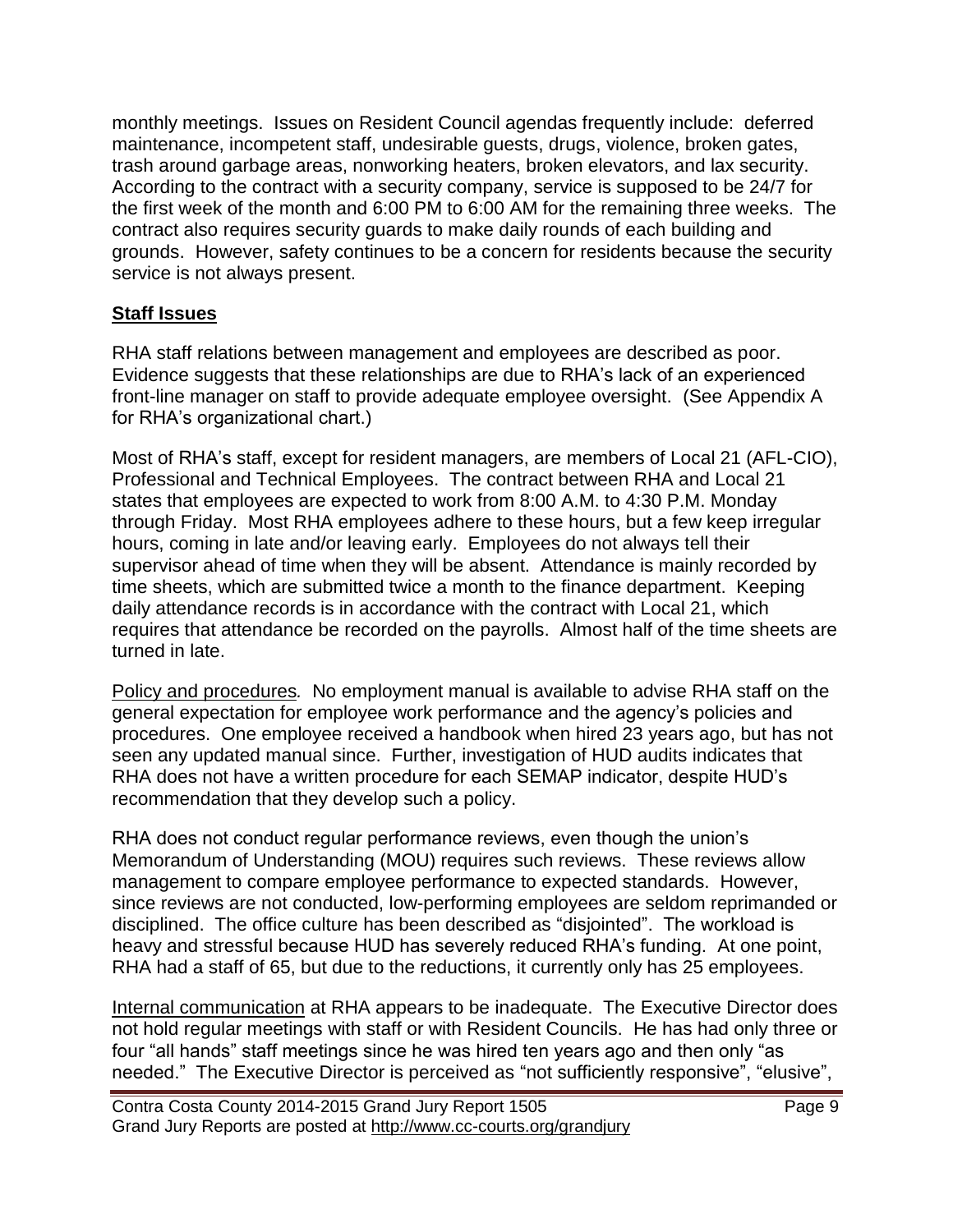disliking interacting with staff on a personal basis, and withholding information from staff at times. According to one source, information is not conveyed on a timely basis nor is it always available when required. While the Executive Director is credited for being good on technical and data-driven work, he is criticized as being weak on employee relations and not having "an open-door policy" ("his door is always closed"). Personal communication is further limited because employees work in four separate office locations. E-mails, texting, and phones are used routinely, but some feel that these modes of communication are not as effective as person-to-person contact with coworkers.

Training has been offered to RHA employees but more is needed. As noted above, several audited reports have found staff lacking sufficient knowledge of HUD regulations, which may be the result of inadequate training. While HUD does not provide training directly, it does recommend that RHA hire outside consultants to provide trainings. One of these consultants is the U.S. Department of Defense, which provides annual web-based security awareness training. Sixteen RHA Housing Program Specialists (HPS) and two temporary employees completed this training as well as an accompanying competency test. All HPS employees are required to complete occupancy training within the first year of their employment. A consultant commissioned by RHA usually conducts this one-time training.

Employees, working at RHA in 1999 received occupancy certification training and HQS inspections training. At one point, the Housing Asset Manager conducted monthly training for HPS staff, but many of the staff complained that training was poorly done. Additional training has not been offered.

One possible reason for poor RHA staff performance and negative HUD evaluations is that employees do not use technology or HUD resources regularly and effectively. HUD regulations affecting RHA change often and staff is expected to keep current on the changes. Employees are encouraged to regularly access HUD regulations through RHA's desktop computer software, Yardi, which provides up-to-date information from HUD, including training webinars and reference documents. However, employees do not always consult this resource and frequently ask colleagues instead.

Further, while some employees attend trainings, not all of these employees apply the taught skills to good use.

Customer service is described as poor. Residents file initial complaints and work orders with their caseworker. Complaints not resolved by the case worker go to a supervisor and finally to management, if necessary. Tenants complain that responses are often not handled as promptly as they requested and staff is not well trained to do follow up or write incident reports. One resident gave testimony that tenants believe they are not heard. When they try to contact a case manager by phone, the case manager often hangs up. Resident managers are described as rude, condescending, disrespectful, and lacking empathy and competence. One tenant related an incident where a resident manager argued with a tenant, used foul language, and frightened many residents.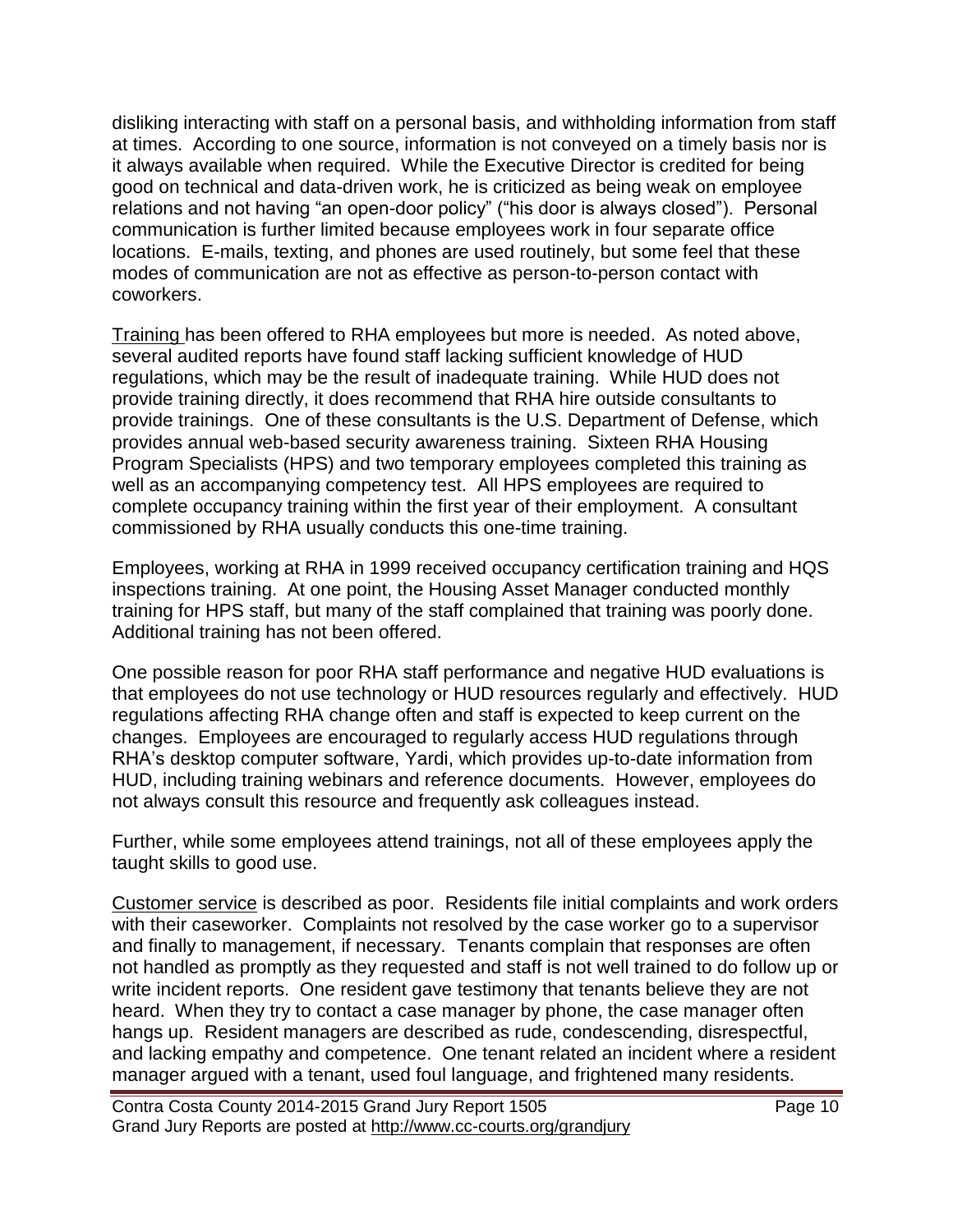Tenant complaints and work orders are primarily about maintenance, uninhabitable conditions, eviction notices, voucher termination, nuisance issues, violence, and accommodations for those with disabilities. At times, tenants seek the help of Bay Area Legal Aid and other legal service providers to advocate for them when responses are delayed or ignored. On September 25, 2014 the Executive Director created the new classification of Resident Services Executive Officer. This person is responsible for providing referral and informational services to tenants. The job description does not reference customer service skills nor does it indicate that knowledge specific to the HCV program is necessary.

#### **RAD Conversions**

Because of cutbacks in federal funding, and the dire need for low-income housing, in 2012, as part of the appropriations bill for HUD, Congress authorized HUD to develop a new plan called RAD (Rental Assistance Demonstration). This plan allows housing authorities to partner with private capital. RHA is preparing for the imminent RAD conversion of two complexes (Nystrom Village and Nevin Plaza) with plans for two conversions later (Friendship Manor and Triangle Court). These buildings will become, essentially, privately-owned rental units. Hacienda, which is not RAD-approved, will be substantially rehabilitated. Approval was granted for this rehabilitation on January 16, 2015 under the HUD Demolition/Disposition Program. However, HUD will not provide funding for the Hacienda renovation. Instead, RHA expects to fund the full costs with tax credits and local grant funds. To date, only partial funding has been committed.

All units in the five housing complexes will be converted to Housing Choice Voucher (HCV) programs. Once the four RAD-conversions and Hacienda renovations are completed, RHA will no longer provide public housing. Tenants have received information explaining the procedures and Relocation Specialists are assisting them to find temporary housing during construction. Once construction is completed, tenants can use their vouchers to return to the buildings or seek housing in the private market with HCV assistance. Several residents are ready to move, although as of April 2015, none have left.

RHA's role in the changeover to assisted private market housing (i.e., RAD conversions) is limited to contract administration, program compliance, and portfolio management. RHA must meet the management responsibilities required of this new program. Meanwhile, RHA must continue to manage LIPH and HCV programs.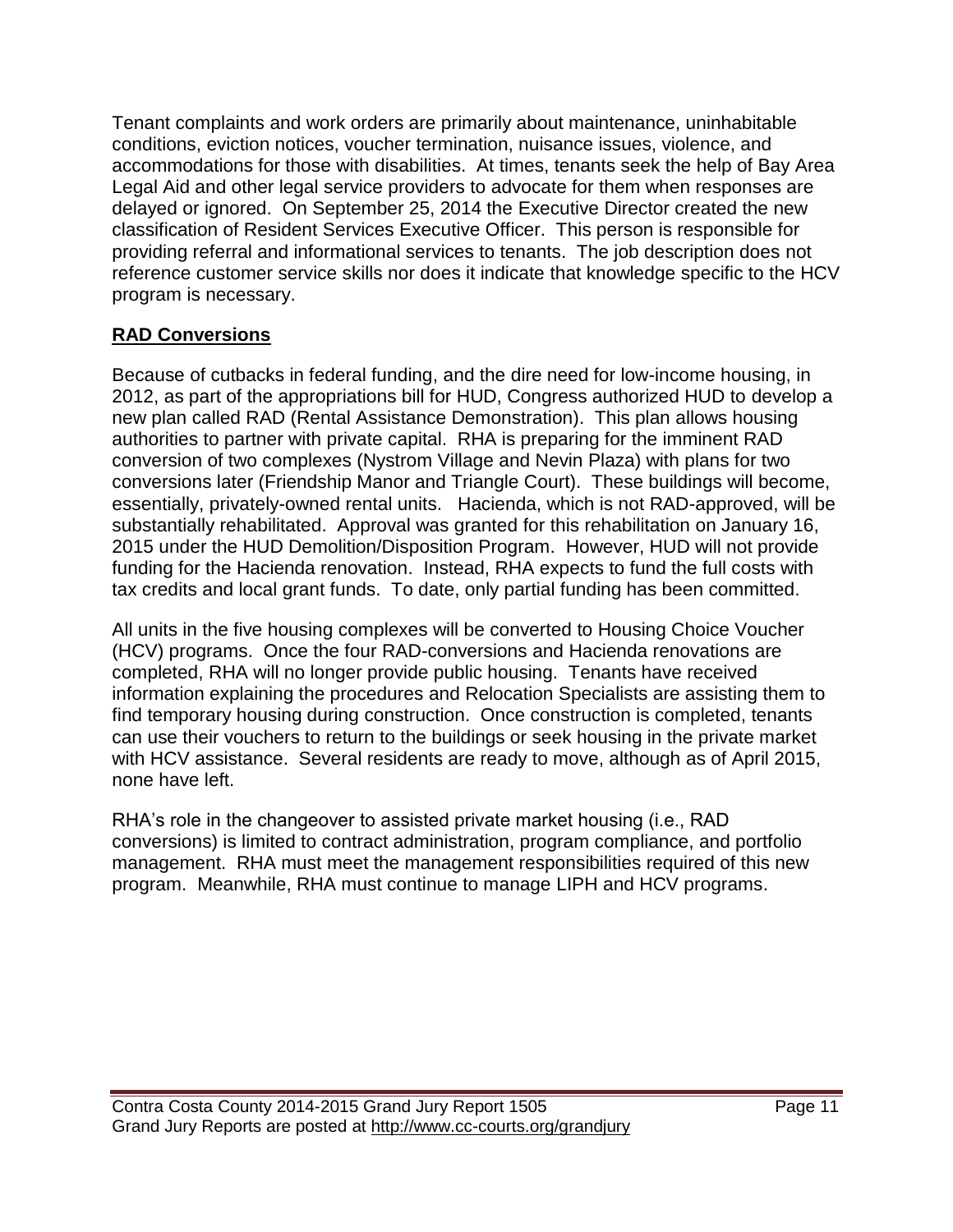### **FINDINGS**

- F1. RHA is required to implement HUD regulations.
- F2. To implement HUD regulations effectively and transition to market housing, RHA needs well-trained, knowledgeable, and responsive management and staff.
- F3. Management of the HCV program does not sufficiently supervise staff.
- F4. RHA does not provide ongoing training in record keeping.
- F5. RHA lacks an employee manual advising RHA staff on expectations.
- F6. RHA lacks a manual describing its policies and procedures relating to the HCV and the LIPH programs.
- F7. Work orders are not consistently addressed within 24 hours.
- F8. Staff describes employee relations as unsatisfactory.
- F9. Employees are not given annual performance evaluations.

## **RECOMMENDATIONS**

- R1. After identifying the space needs, and identifying and allocating the funding necessary to do so, RHA should move the Executive Director and staff, except the Finance Department, to the same work location.
- R2. After identifying and allocating the funding necessary to do so, RHA should consider hiring an experienced front-line manager to supervise employees who work in its HCV program.
- R3. After identifying and allocating the funding necessary to do so, RHA should develop and make available a written policy for staff to use in implementing the LIPH and HCV programs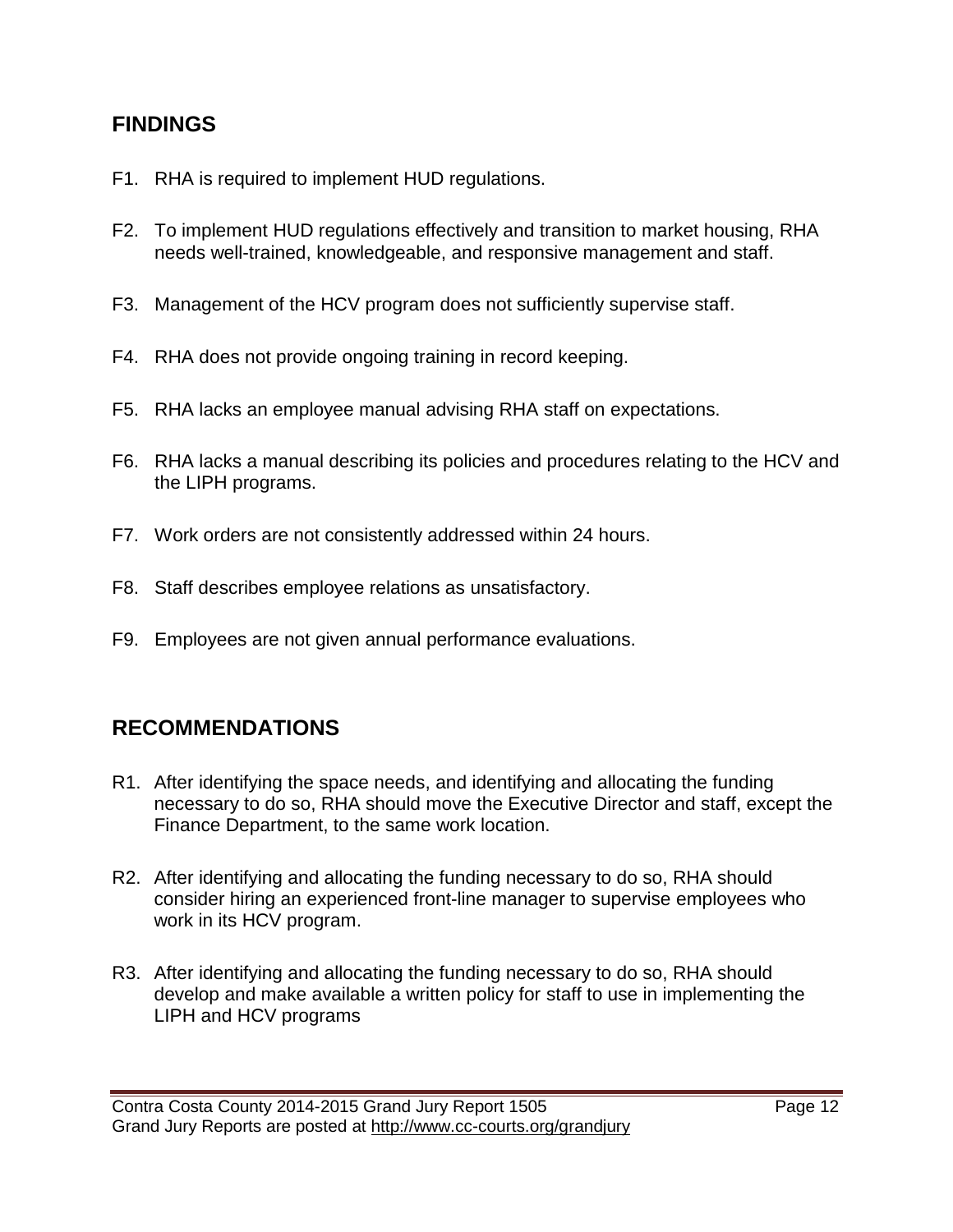- R4. After identifying and allocating the funding necessary to do so, RHA should develop and provide its staff with a Policy and Procedures manual concerning RHA's policies, procedures, and expectations for staff performance.
- R5. All employees should receive annual performance evaluations.
- R6. After identifying and allocating the funding necessary to do so, all RHA employees should receive ongoing training in customer service and quality control procedures.
- R7. RHA should establish and enforce standards for timely responses to customer complaints, including, but not limited to those complaints related to building maintenance and safety/security concerns.

|                                                             | <b>Findings</b> | <b>Recommendations</b> |
|-------------------------------------------------------------|-----------------|------------------------|
| Richmond Housing Authority Board of<br><b>Commissioners</b> | 1-9             | 1-7                    |
|                                                             |                 |                        |
|                                                             |                 |                        |

### **REQUIRED RESPONSES**